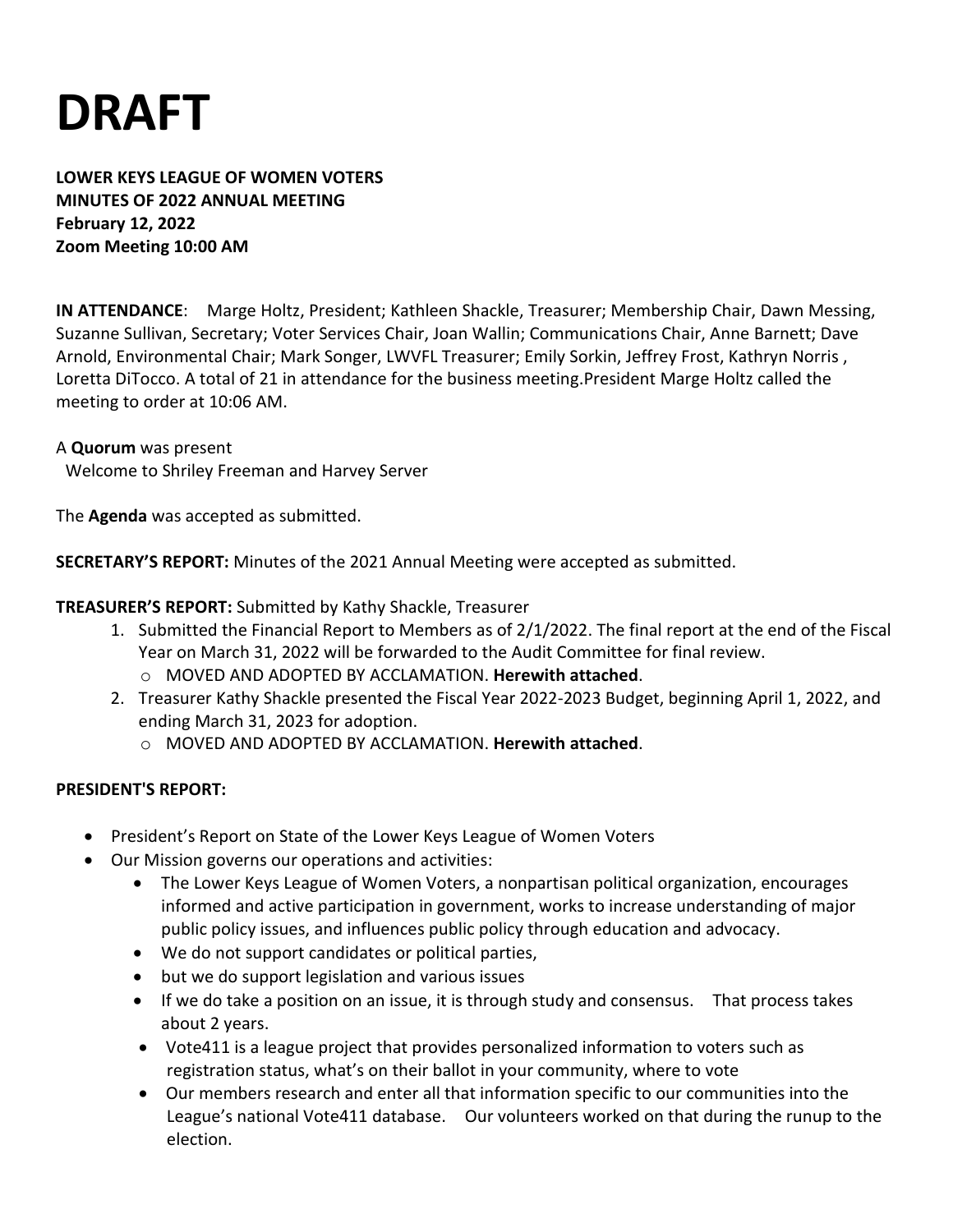- There are several months each year that have five Tuesdays. We use those Tuesdays to conduct events focused on the community or a specific element of community interest.
- It has been an interesting year for all of us.
	- Spent the entire year conducting meetings via Zoom
	- Early in the year, in February, we named President Emeritus Joan Wallin as our Unsung Hero, and she was recognized by the Community Foundation of the Florida Keys for her contributions to our league and the community.
	- That was one of the many virtual events that occurred during the year.
		- Joan was a founding member and the founding President of the Lower Keys league and truly the cornerstone of our organization
			- She is stepping back from some lower keys activities as she shares her residency with us and with central Florida.
			- I cannot begin to tell you how much we will miss her presence but we know where to find her!!
	- We cautiously continued with Zoom meetings throughout the spring as we learned to live with Covid – and tried to figure out what we could do to involve the community in League activities.
	- I attended the State League Convention in June via Zoom, of course where we welcomed Cecile Scoon as our new State president.
	- The board ventured to Salute for a live-and-in-person board meeting in July before we were all but shutdown again.
	- County Commissioner and Mayor Michelle Coldiron was our 5th Tuesday Speaker in July where she spoke about the challenges of managing a county spread among islands and swamps – and rising sea levels.
	- We participated in Constitution Day and Voter Registration Day at the College of the Florida Keys in September, which was yet another virtual event.
	- November had another 5th Tuesday, and Mark Songer walked us through how redistricting works and what to watch for during the process. It is not as simple as drawing a few lines and counting people.
	- In December we met for a holiday gathering where we could actually see members in person.
	- We learned about Ranked Choice Voting in January. The league has no position on this form of voting but is studying it for consideration.
	- We completed some administrative tasks such as updating position descriptions and undergoing a financial audit which we passed.
	- The Florida Legislature made voting and voter registration more difficult when they passed Senate Bill 90 in the 2021 session.
		- Registering voters is the League's bread and butter.
		- Lower Keys members stepped up and took the required training ensuring we are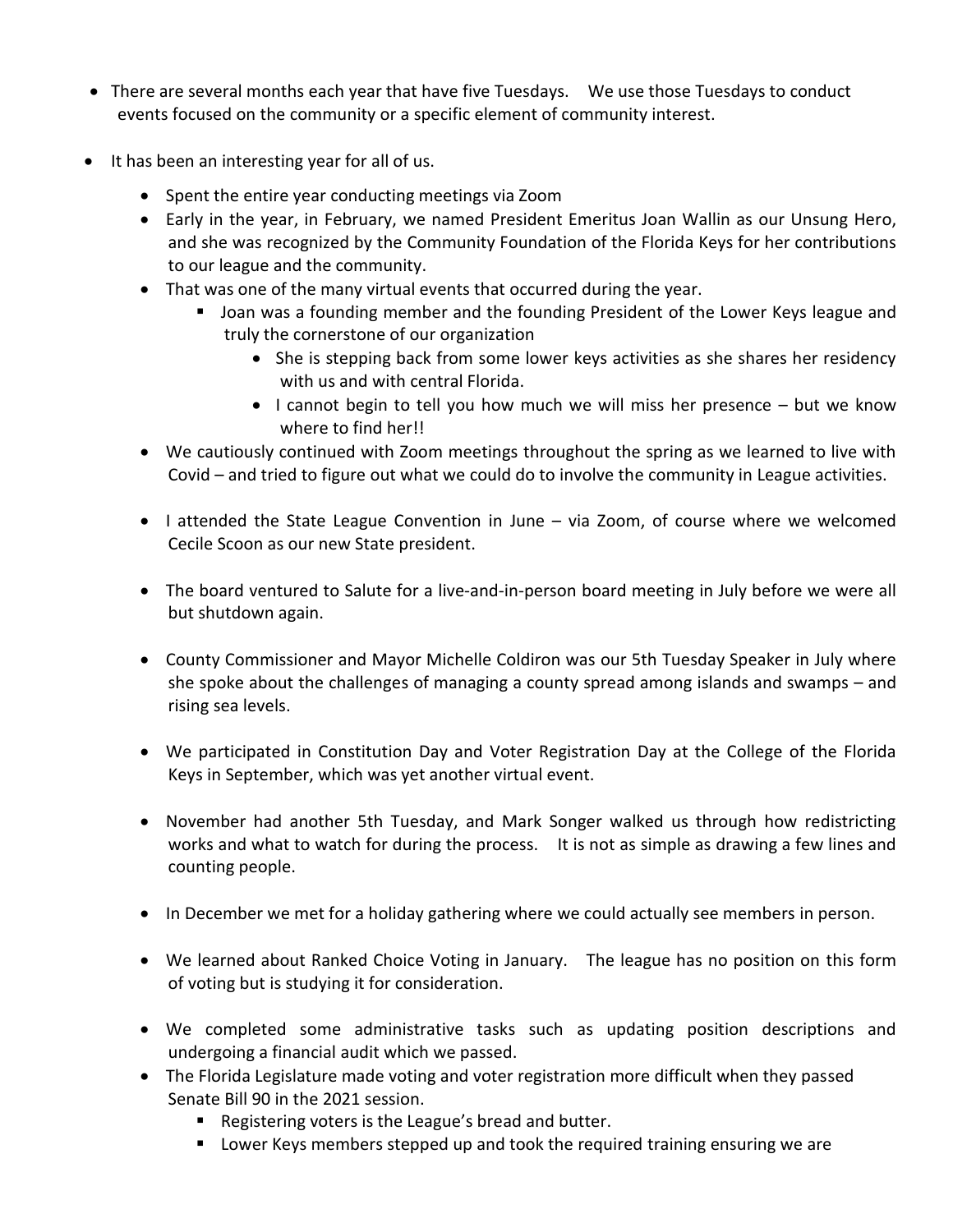properly certified to register voters under the requirements of the new law.

- In all candor, it was not an easy year, but we did persevere, and we will continue to do so. This is a mid-term election year so the league will be involved in Vote411 preparation.
	- Many thanks to the current board members for hanging with me.
		- **E** I personally could not have done it without you and your support.
	- For all members, please get involved with our programs in the coming year.
		- Our meetings and speaker events, the 5th Tuesday Civics Lessons, voter registration assistance.
		- Our work is important and crucial to our democracy.
	- And help us grow our membership
		- Bring a friend to a meeting;
		- Or to help with League activities.
- Finally, I can say with certainty that we WILL NOT be having any more Zoom meetings in the near term.

## **Report from LWVFL – Mark Songer**

State League Update 2-12-22 Redistricting:

- LWV had an influence in Senate maps, not as much in House due to their initial partisan approach and subsequent lack of transparency
- Congressional maps are still to be negotiated between the chambers; Governor is playing to the base with a more partisan map that reduces the potential for minorities to elect a candidate of choice
- A press event is planned for Monday 2-14 with All Voting is Local to continue pressure to follow the law and constitution
- Litigation as a solution is a difficult choice. Big concern is that bringing a suit in state courts would allow judicial precedents that undermine Fair Districts amendment to the constitution. Big concern in Federal courts is the continued erosion of Voting Rights Act and hands-off approach on gerrymandering.
- Stay tuned

Looking Ahead

- Council meeting is Saturday March  $12<sup>th</sup>$ . Main goal is to approve a budget for the coming fiscal year. We'll also have updates from the President Cecile Scoon on current activities, legislation and a look forward to the fall election cycle.
- LWVUS Convention is June in Denver Colorado. Florida will be looking for delegates, so if you would like to attend and get involved, please contact Leah Nash at the state office. Registration was not open on the US website last week when I looked.
- The voting suppression lawsuit relating to the Senate Bill 90 continues. Feedback has been positive regarding the league's witnesses. This is not an easy win. We expect there will be a change in the required statements when registering voters that currently make us explain there is no guarantee that the registration form will be turned in to the Supervisor of Elections in a timely manner. Current legislation being considered would continue to restrict vote by mail by adding multiple required signatures, envelopes and steps to using the ballot. It may be several months before we know the court's ruling on the 2021 laws we are challenging.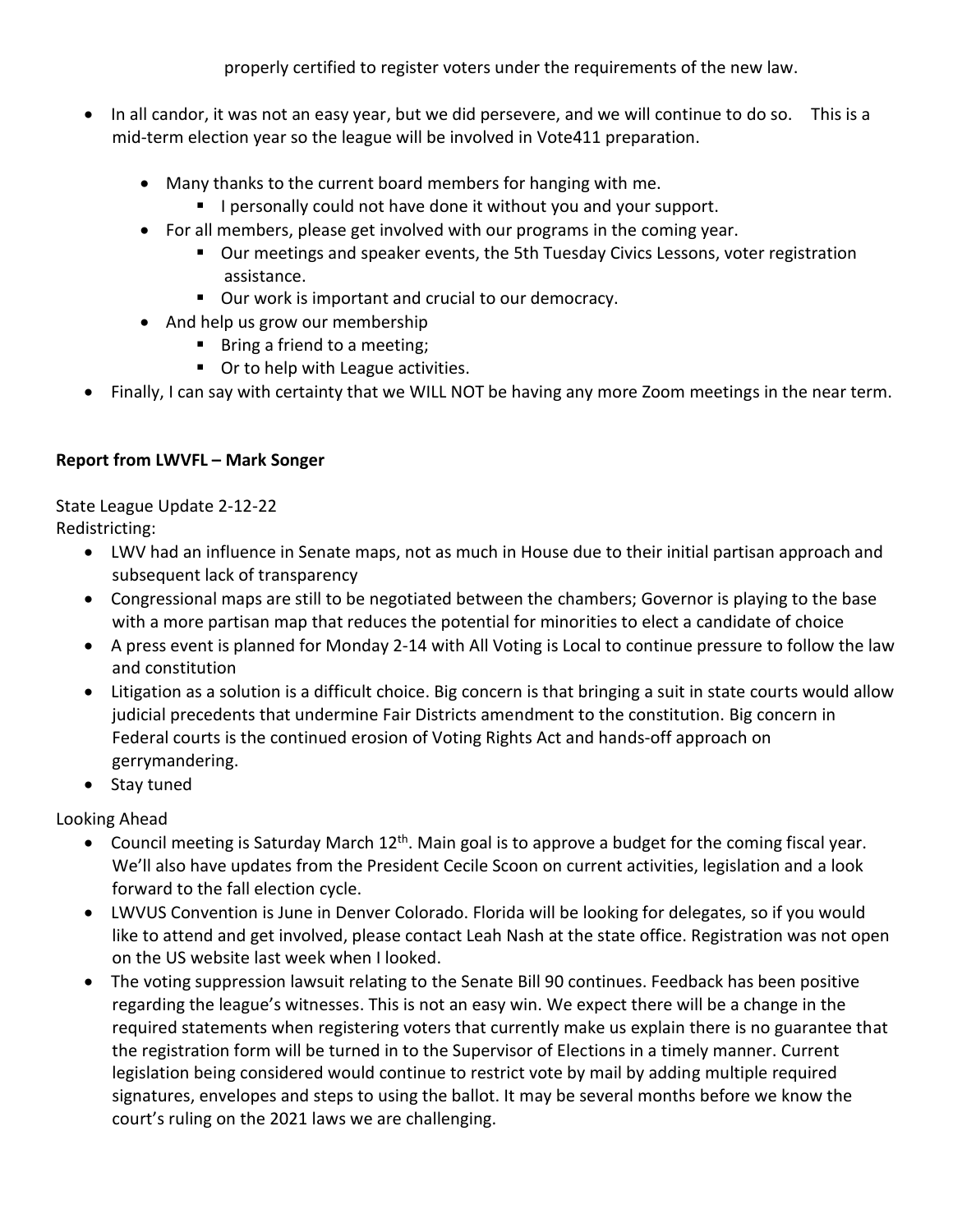- The coming year state programs will include a training event for local league leaders and members. Look for opportunities to increase your media skills and incorporate Diversity, Equity and Inclusion in all your activities.
- Lobby Days for 2023 session is being planned for next March. We have found that going earlier during session makes us more effective. We're also considering how to have a presence during committee weeks o months prior to session.

Attacks on democracy continue, particularly in Florida. Thanks for your attention to action requests from the state league and please keep your attention focused. We are making a difference with league programs. It is worth the time and effort.

#### **Voter Service report for 2021 Annual Meeting-Joan Wallin**

League Annual Meeting February 2022

- When you read our mission statement, you'll see Empowering Voters Defending Democracy. That mission has never been more significant than now. Our democracy is under attack. Since the Florida legislature now has a solid majority of a single party in both the house and senate plus the Governor's office, decisions on significant issues rest in the hands of a single party. Bills are being passed without the support or significant input of the other party. Nor is compromise needed except within the majority party. Local governments' ability to make decisions and pass laws on local issues is being limited by the State Legislature. Voters' ability to register to vote and easily exercise their right to vote are being restricted by proposed legislation. A number of bills are moving through the legislative process that make it harder to vote, stymie free speech, put onerous restrictions on women's reproductive rights, diminish public education, censor classroom and library resources, and force the state government's will on our local communities. The League is also closely monitoring the redistricting process to be sure it adheres to Florida's constitutional requirements. The State House and Senate are moving forward for Supreme Court approval. Congressional districts are not done yet.
- The Florida League of Women Voters is actively lobbying. But they need your help. We need you to do three things.

One. Read the Capitol Report to stay informed on what is happening during this legislative session. It gives you bill numbers and details on the issues I just mentioned. I can't cover all the relevant issues in the short time we have together here.

Two. When you see an Action Alert, please respond by contacting legislators to express your opinion.

Three. Help us get out the vote and inform voters on the issues and candidates in the 2022 election. Voter turnout is traditionally very low in non-presidential elections. It's about half that of a presidential election year.

## • **Vote 411**

• Vote 411.org is a website. We first used [Vote411.org](http://vote411.org/) in 2018 as our voter information platform. Since then, we have reached thousands of voters using this resource. Vote 411 offers detailed information on state and local candidates; provides self-created sample ballots; and connects voters to registration and update tools. Online voter registration is especially important now. The State has made in person registration more difficult with the requirement to inform voters that the organization registering them to vote may not file their registration to the appropriate office within the required time. Online registration eliminates that roadblock. They can also read the pros and cons on any Florida constitutional amendments or local referenda. The Florida Legislature is considering two amendments to place on the Fall ballot this session. One amendment would permit the legislature to recall local office holders. Currently, only local governments have that authority. The second possible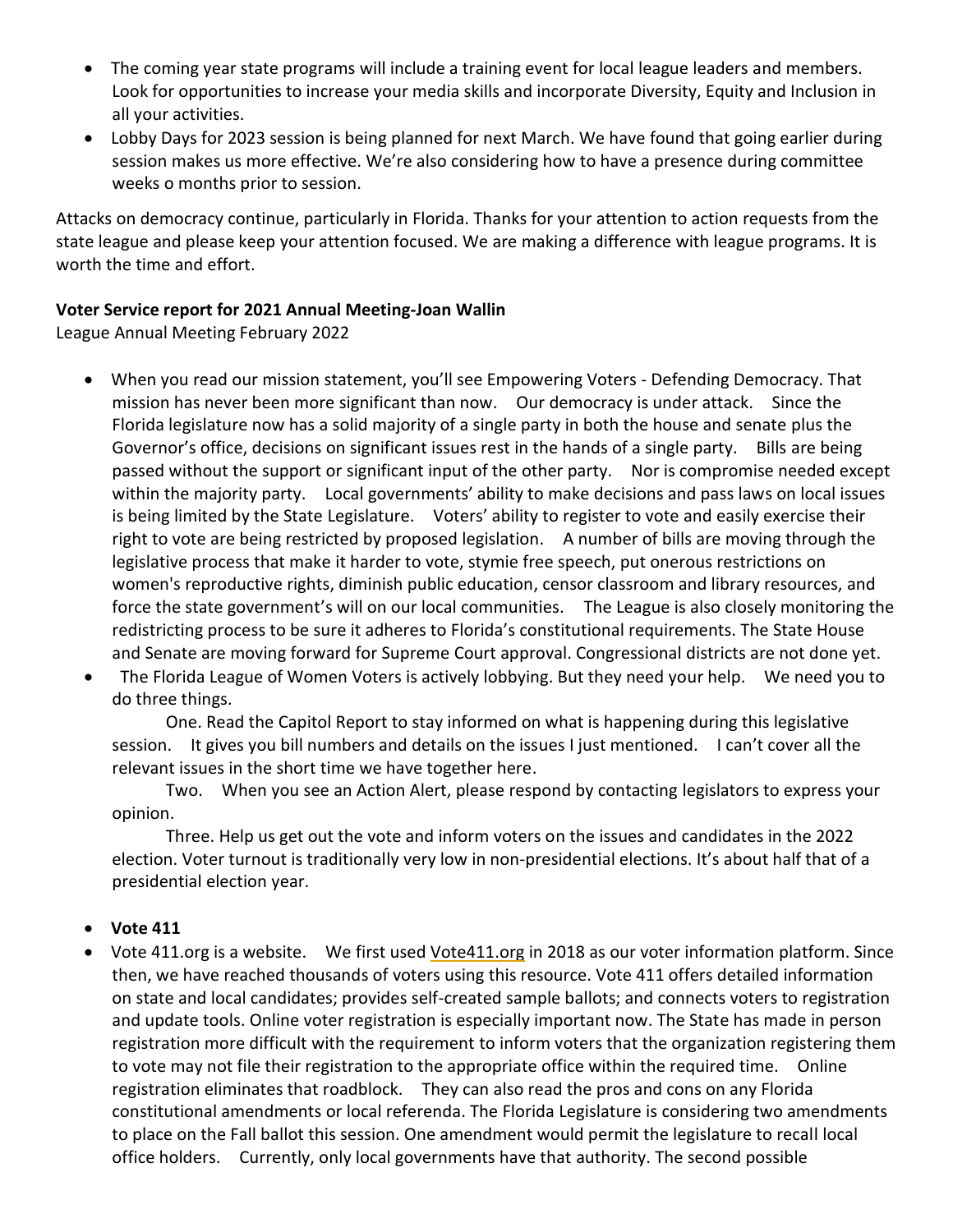amendment may limit what topics a ballot initiative could cover. Topics would be restricted to procedural subjects and structure of government. At this time, Florida citizens can propose amendments on issues the legislature declines to address like minimum wage and medical marijuana.

- Our job is to provide information on local races like our Key West, Marathon, and Monroe County candidates. We have kicked off the Upper and Lower Keys 2022 online vote411 voter information project and need your help.
- We're seeking members who will assist with contacting candidates, putting information into a spreadsheet, and proof reading documents before they go live. All work will be completed remotely. The work is not hard or time-consuming. This is an excellent opportunity to help with an important project that empowers voters.
- Also please start thinking about what questions you would like us to pose to all candidates for local and county offices. Questions should be open ended and specific to a particular office such as Mayor of Key West and Monroe County School Board members. We will send them to the candidates in June and post their responses on vote411. Our goal is to have our Vote411 site go live before the vote-by-mail ballots are sent out for the August primary.
- For a democracy to thrive citizens must be actively involved. By joining the League of Women Voters, you have demonstrated you care. Now we need you to get involved. You can reach me at [joanwallin@me.com](mailto:joanwallin@me.com) or post your candidate questions in the chat room.

## • **NOMINATING COMMITTEE REPORT:**  NOMINATIONS COMMITTEE REPORT 2022. Jan. 15, 2022

• The 2022-2023 Nominations Committee, including Sue Sullivan, chair; Toby Armour and Mary Sheerin, present the following slates of officers, board members and 2022-2023 Nominations Committee to the Board of Directors and the Membership.

## • **SLATE OF OFFICERS AND BOARD MEMBERS**

- Jeff Frost has accepted the nomination for a 2-year term as Treasurer
- Anne Barnett has accepted the nomination for a second 2-year term
- Dave Arnold has accepted the nomination for for a 2-year Director position
- Elizabeth Levi has accepted the nomination for for a 2-year Director position

## **Completing ongoing terms:**

- President Marge Holtz has one year left of her term.
- Secretary Sue Sullivan has one year left of her term.
- Membership Chair Dawn Messing as one year left of her term.
- Media Chair Emily Sorkin has one year left of her term.

## • **SLATE of NOMINATING COMMITTEE | 2022-2023 | one year term**

• Board member: Elizabeth Levi

Member at large: Donna Windle

Member at large: Loretta DiTocco

## *MOVED AND ACCEPTED BY ACCLAMATION - BOTH SLATES.*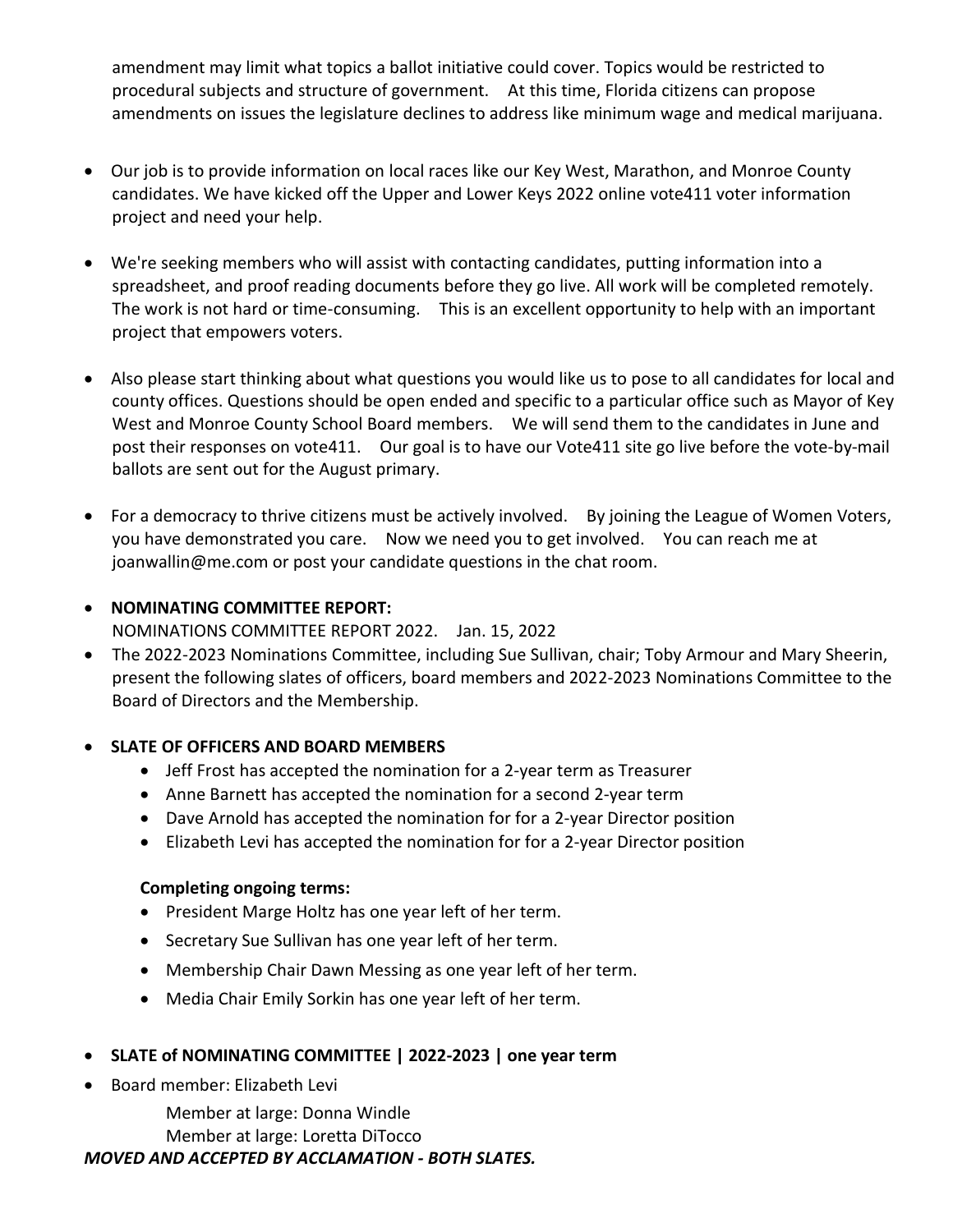## **Business meeting adjourned** at 10:40 AM.

Respectfully submitted, Suzanne Sullivan, Secretary

Welcome Rhona Haag, the Chief Resilience Officer for Monroe County. Presentation on Countywide Roads Adaptation Project and planning effort.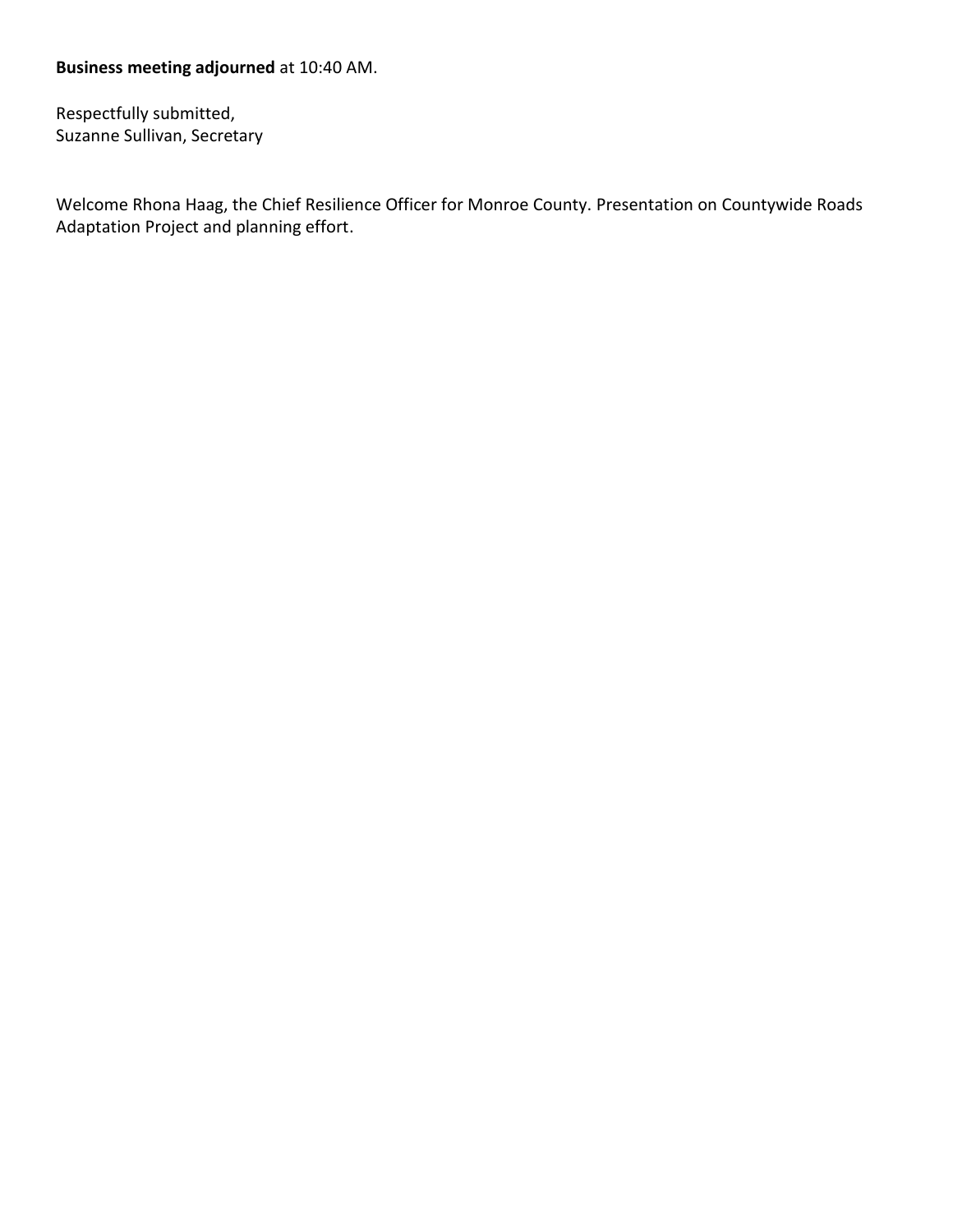| Version Date<br>01/03/22 | <b>Notes</b>                                                               |     | $Admin$ Advocacy | Fund<br>Raise | Public<br>Policy | Voter Par-<br>ticipation | Total          |
|--------------------------|----------------------------------------------------------------------------|-----|------------------|---------------|------------------|--------------------------|----------------|
| Membership<br>Dues       | Estimate based on<br>2021 membership                                       |     |                  | 2,900         |                  |                          | 2,900          |
| <b>Donations</b>         | Same as 2021-22<br>budget, average of<br>prior years                       |     |                  | 1,427         |                  |                          | 1,427          |
| Grants                   |                                                                            |     |                  |               |                  |                          | $\blacksquare$ |
| <b>Total Income</b>      |                                                                            | ÷   |                  | 4,327         |                  |                          | 4,327          |
| PMP <sub>s</sub>         | Dues to State $\&$<br><b>US</b>                                            |     |                  | 2,200         |                  |                          | 2,200          |
| Paypal Fees              | FY 20-21 \$101                                                             |     |                  | 110           |                  |                          | 110            |
| Bank fees                |                                                                            |     |                  |               |                  |                          | $\overline{a}$ |
| Mailbox Rental           | PacMail                                                                    | 120 |                  |               |                  |                          | 120            |
| Event<br>Expenses        | Don't anticipate in-<br>person meetings for ><br>3 months due to<br>$\sim$ |     | 200              |               | 600              | 200                      | 1,000          |
| Web<br>Hosting/Manag     |                                                                            | 180 |                  |               |                  |                          | 180            |
| Domain<br>Renewal        |                                                                            | 60  |                  |               |                  |                          | 60             |
| Marketing                | Signs,<br>Nametags, etc                                                    |     |                  | 100           |                  |                          | 100            |
| License/Permit           | FL Corp Filing Fee                                                         | 62  |                  |               |                  |                          | 62             |
| Misc Admin               | Postage, Office<br>supply                                                  | 100 |                  |               |                  |                          | 100            |
| vote411.org              | 01/20 every 2<br>yrs (due 2022)                                            |     |                  |               |                  | 150                      | 150            |
| Total Expenses           | 03/31/20 \$4,203<br>03/31/21 \$2,610                                       | 522 | 200              | 2,410         | 600              | 350                      | 4,082          |

## Lower Keys LWV FY 22-23 Budget for Membership Adoption

Net Income

 $\overline{245}$